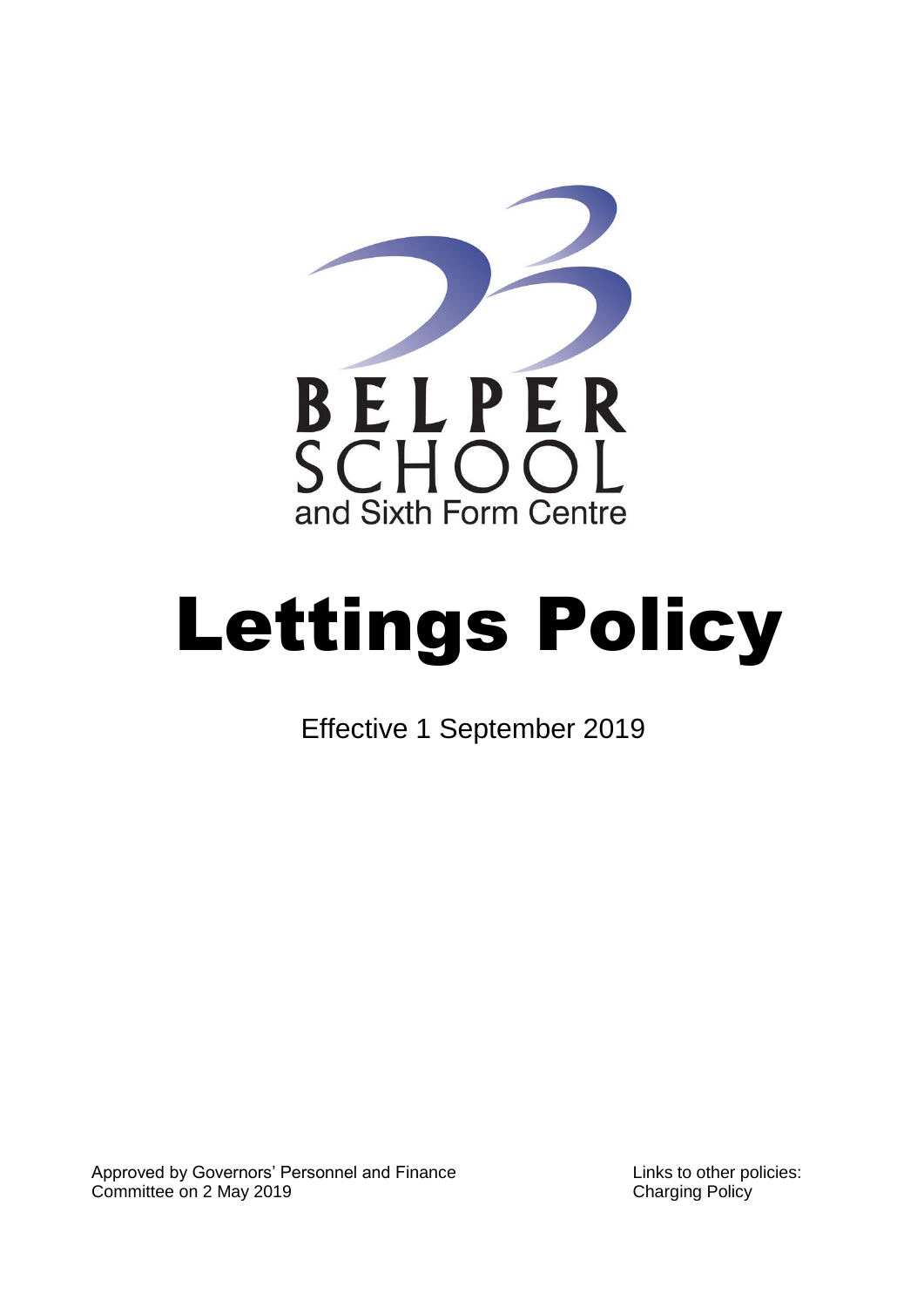# **Introduction**

The Governing Body is proud of the long tradition of community use of the facilities at Belper School and Sixth Form Centre. The Governing Body supports community use of the premises and will make all reasonable efforts to enable access to the school's facilities. However the primary purpose of the school is for the education, safety and welfare of its students and all requests for hire from outside organisations must be considered in the context of this priority.

The school's aims are as follows:

- to make the school's facilities available to the community for appropriate purposes as long as this can be done without detriment to the school's primary purpose
- to ensure that the charges made as a minimum cover all of the costs
- to ensure that lettings operate safely and successfully within agreed terms and conditions
- to provide a professional, consistent and reliable service to hirers
- to work with regular users to improve and develop the facilities and the service
- to generate an income to enable reinvestment in the facilities and to support the school's budget

# **School Organisation**

The Lettings Policy and charges are approved by the Governors' Personnel and Finance Committee. The Headteacher has day-to-day responsibility for the administration of lettings in accordance with the policy.

The Lettings Office staff are the first point of contact for lettings and other use of school outside normal school time. A lettings diary is maintained, and all enquiries are dealt with by the Lettings Officer. Lettings Office staff are responsible for the administration of lettings including communication with the hirer and the School Business Officer for Site and Services. The Lettings Officer will consider the compatibility of the request with school requirements, and with other events already booked in the diary. The Lettings Officer calculates the lettings fee and ensures that the required paperwork and appropriate insurance arrangements are in place. The Lettings Officer will discuss any queries with the Accountant. Approval from the Accountant is required for each let.

The School Business Officer for Site and Services will consider whether the let is practically feasible. Factors considered by the School Business Officer for Site and Services include the availability of staff for the let and the availability of facilities. The School Business Officer for Site and Services is responsible for the running of the let including line management of the Site Supervisors who staff it.

The Site Supervisors are responsible for ensuring that the facilities booked by the hirer are available and in good order. Site Supervisors will liaise with the hirer during the let, providing good customer care and dealing with any problems that may arise. Site Supervisors will ensure that the hirer does not have access outside the agreed period of let, and will help the hirer to ensure that the school's policies and procedures are adhered to.

The school does not provide a technician for the Community Theatre. Hirers need to ensure that they have made arrangements for a suitably skilled person to set up and operate the theatre equipment, and that appropriate time has been booked to do so.

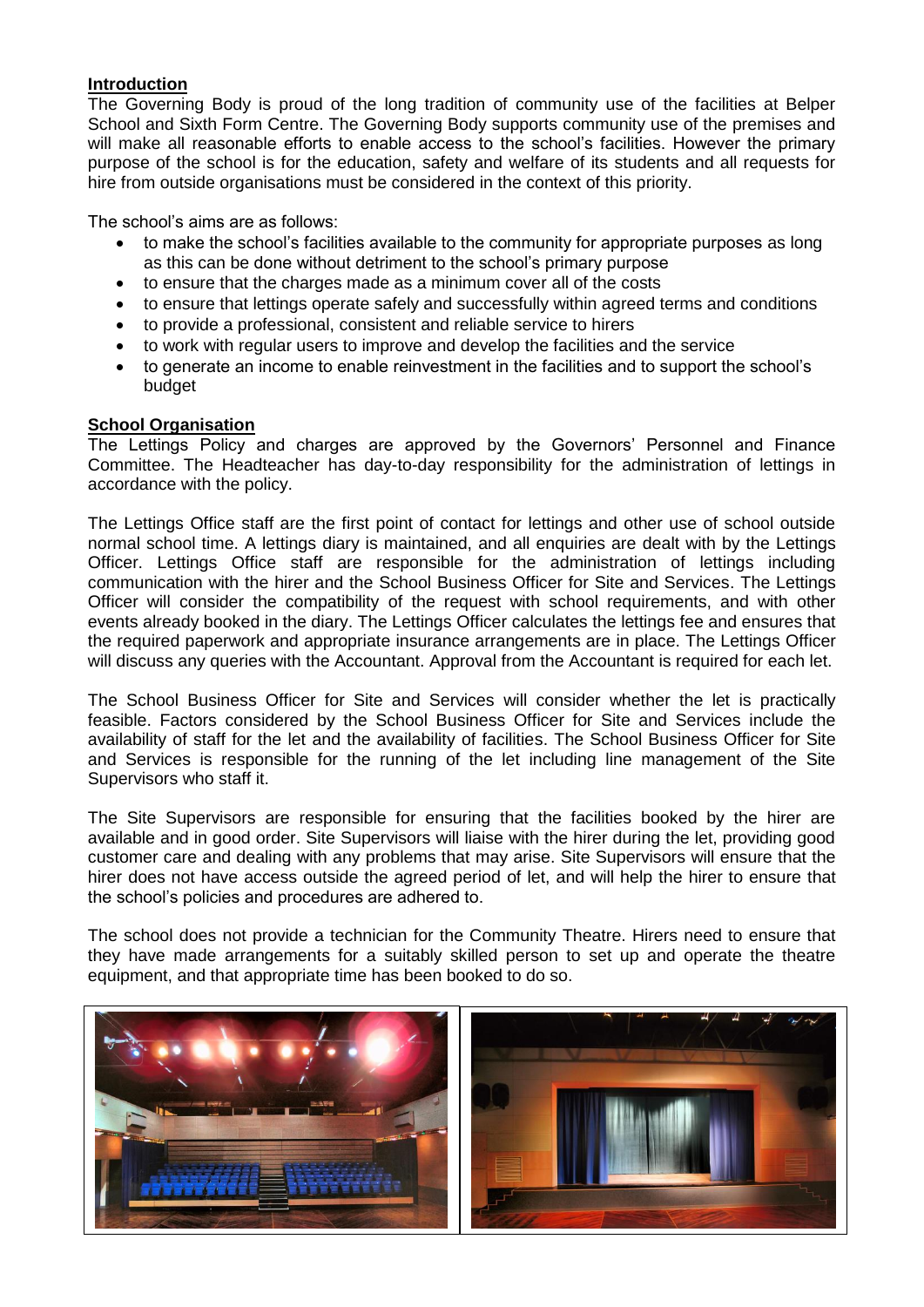# **Facilities Available**

The facilities available for hire are as follows:

| <b>Community Theatre</b>              | Large stage, 3 purpose-built dressing rooms with shower and toilets, dance<br>studio and 2 studios together with auditorium with retractable raked seating<br>for maximum audience of 240. Wheelchair access for audience and<br>performers. Roll-on-roll-off vehicular access to the back of the stage.<br>Sound, lighting and stage communication facilities upgraded in 2011.<br>Sound and lighting gallery runs across the back of the auditorium with easy<br>access via stairs and separate toilet facilities.<br>Hirers (or their technician) must be competent to operate the sound and<br>lighting facilities - the school does not provide technician support. |  |
|---------------------------------------|--------------------------------------------------------------------------------------------------------------------------------------------------------------------------------------------------------------------------------------------------------------------------------------------------------------------------------------------------------------------------------------------------------------------------------------------------------------------------------------------------------------------------------------------------------------------------------------------------------------------------------------------------------------------------|--|
|                                       |                                                                                                                                                                                                                                                                                                                                                                                                                                                                                                                                                                                                                                                                          |  |
| Standard classroom or<br>meeting room | Rooms seat up to 30 people. Some have a projector and whiteboard.<br>Users are welcome to book an appointment to view the available rooms.                                                                                                                                                                                                                                                                                                                                                                                                                                                                                                                               |  |
| Specialist classroom                  | Specialist rooms are available for woodwork and technology, textiles and<br>food technology. Full food technician support is required for the food<br>technology room (supplement chargeable).                                                                                                                                                                                                                                                                                                                                                                                                                                                                           |  |
| <b>Under Fives Centre</b>             | Specialist accommodation hired out to 2 groups under long term<br>arrangements.<br>The charge per morning or afternoon session is $£10.70$ . A morning session<br>is 8.15am to 12.30pm and an afternoon session is 12.30pm to 3.45pm.                                                                                                                                                                                                                                                                                                                                                                                                                                    |  |
| <b>School Field</b>                   | The school field is now fully fenced and locked out of hours. It is not<br>currently available for hire.                                                                                                                                                                                                                                                                                                                                                                                                                                                                                                                                                                 |  |
| <b>Tennis Courts</b>                  | The school tennis courts are fully fenced and locked out of hours. They are<br>not currently available for hire.                                                                                                                                                                                                                                                                                                                                                                                                                                                                                                                                                         |  |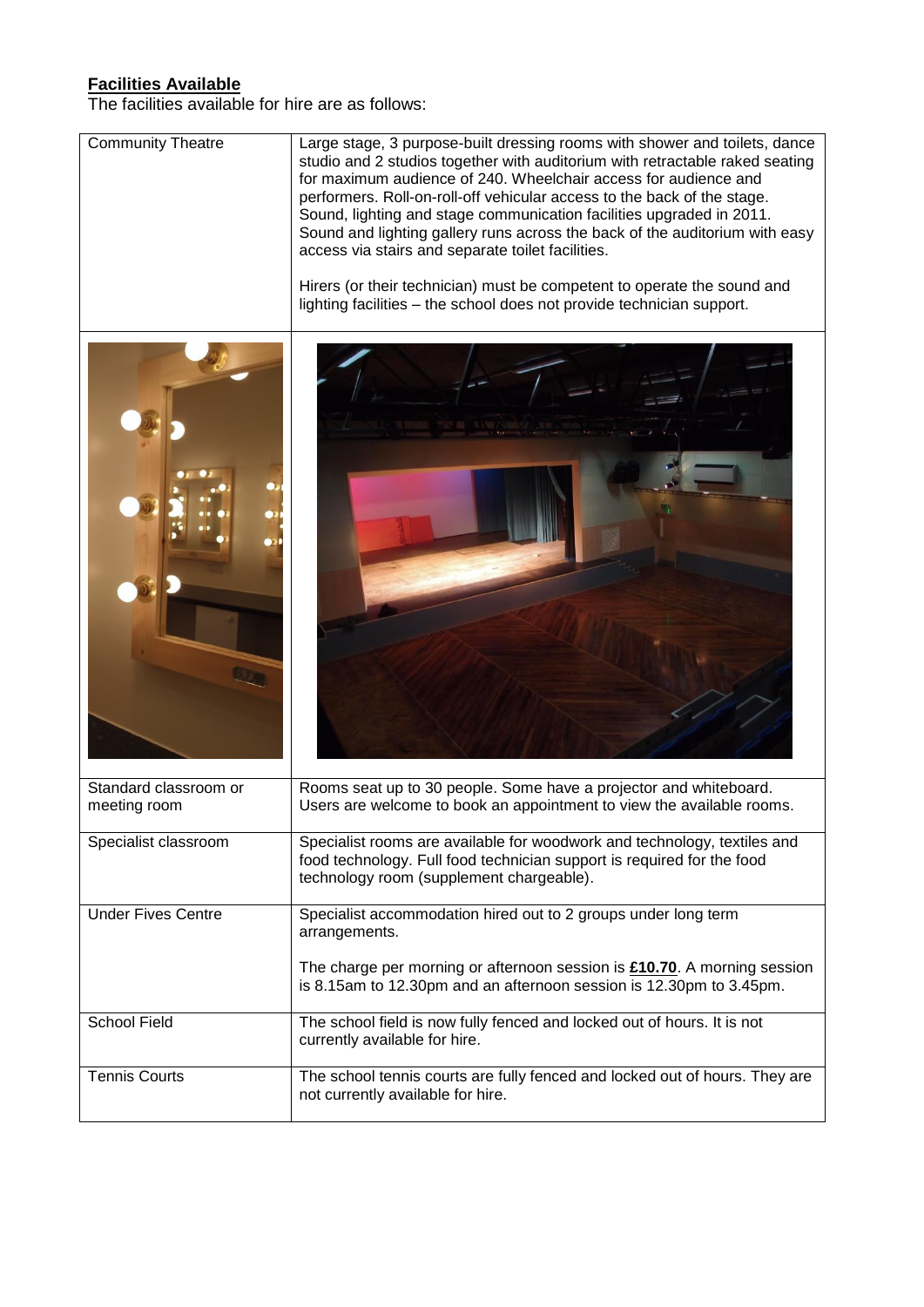# **Charges**

The school's delegated budget (which is provided for the education of students) must not be used to subsidise community or commercial lettings. The school is only able to fund use of the premises for school activities and events such as staff meetings, parents' meetings, Governing Body meetings and extra-curricular activities of students supervised by school staff.

Charging rates take account of the following costs of lettings:

- energy (heat and light)
- cleaning and consumables (including use of toilets)
- wear and tear on equipment
- cost of staffing the let (including on-costs)
- administration
- "profit" element to allow reinvestment into the service and to support the school budget

All time required by the hirer must be booked ahead in writing on the **Booking Form (available on website).** All time will be charged (including set up time and get-out time).

The rates are as follows:

| <b>Classrooms</b>                        | Term time 5pm - 9pm,<br>School holidays 7am - 5pm                                                      | Saturdays, Sundays,<br>Term time 9pm onwards,<br>School holidays 5pm onwards           |
|------------------------------------------|--------------------------------------------------------------------------------------------------------|----------------------------------------------------------------------------------------|
| Standard<br>classroom or<br>meeting room | Rate per session (up to 3 hours):                                                                      | Rate per hour (minimum of 3 hours on<br>Saturdays and Sundays):                        |
|                                          | Per 3 hour session - £16.35 - community<br>non-profitmaking eg voluntary groups                        | £22.70/hour - community non-<br>profitmaking eg voluntary group                        |
|                                          | Per 3 hour session - £22.97 - commercial<br>organisation eg local branch of national<br>slimming club. | £25.80/hour - commercial organisation<br>eg local branch of national slimming<br>club. |
| Specialist<br>classroom                  | Rate per session (up to 3 hours):                                                                      | Rate per hour (minimum of 3 hours on<br>Saturdays and Sundays):                        |
|                                          | Per 3 hour session - £19.50 - community<br>non-profitmaking eg voluntary group                         | £26.85/hour - community non-<br>profitmaking eg voluntary group                        |
|                                          | Per 3 hour session - £27.15 - commercial<br>organisation eg local branch of national<br>slimming club. | £32.38/hour - commercial organisation<br>eg local branch of national slimming<br>club. |
|                                          | May require additional charge for<br>technician support.                                               | May require additional charge for<br>technician support.                               |

| <b>Community</b><br><b>Theatre</b>                                                              | Term time 5pm - 7pm,<br>School holidays 7am - 5pm                 | Saturdays, Sundays,<br>Term time 7pm onwards,<br>School holidays 5pm onwards                                                  |
|-------------------------------------------------------------------------------------------------|-------------------------------------------------------------------|-------------------------------------------------------------------------------------------------------------------------------|
| Community non-<br>profitmaking users<br>(eg voluntary<br>group run on not-<br>for-profit basis) | £26.32/hour<br>Additional charges:<br>£40.00 per cleaning session | £29.73/hour<br>Additional charges:<br>£40.00 per cleaning session<br>£8.80 per day for opening<br>£8.80 per day for closing   |
| Commercial<br>organisations (eg<br>dance or theatre<br>group run as a<br>business.)             | £32.00/hour<br>Additional charges:<br>£50.00 per cleaning session | £35.70/hour<br>Additional charges:<br>£50.00 per cleaning session<br>£10.55 per day for opening<br>£10.55 per day for closing |